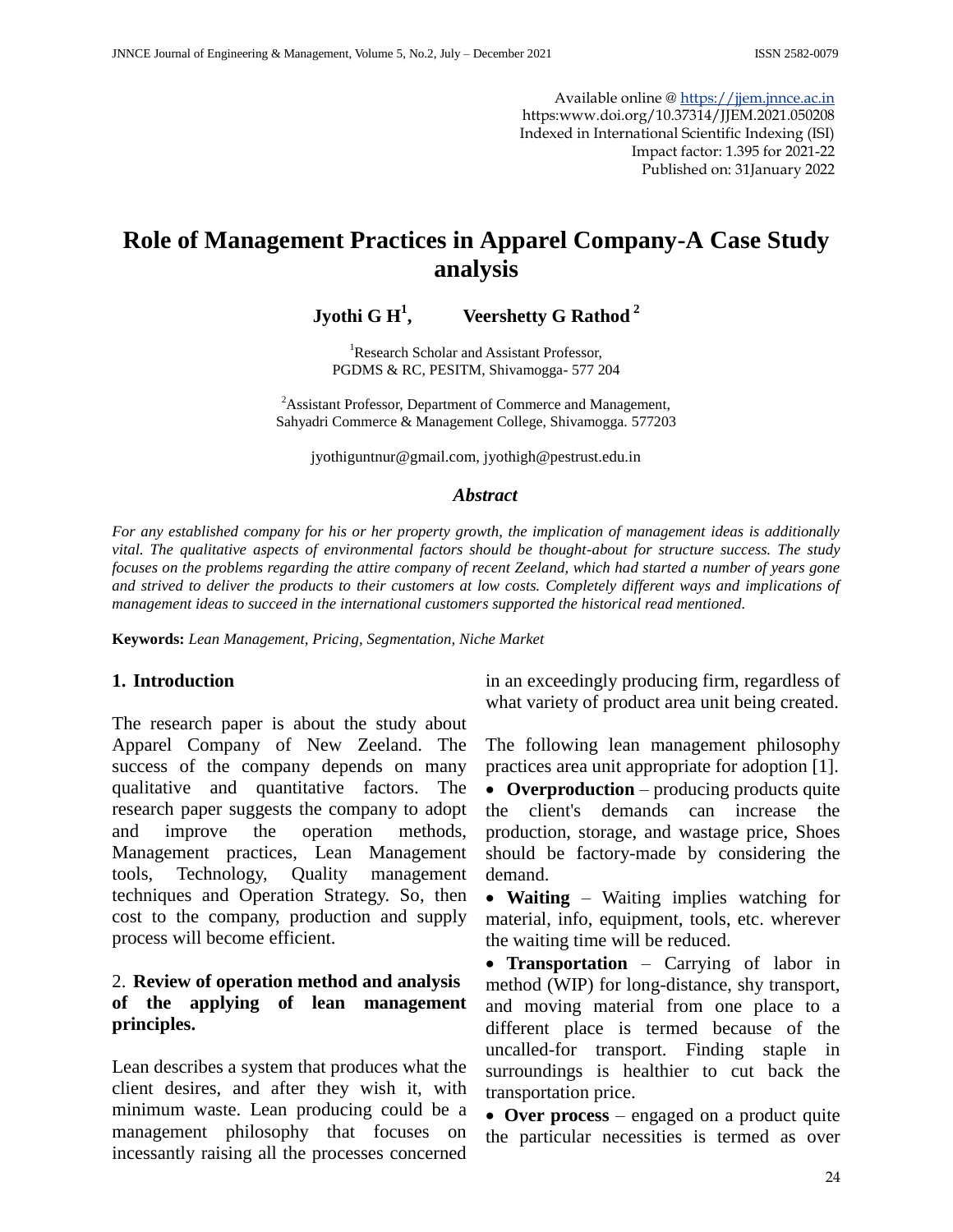process. This may consume longer and more resources. Excess Inventory –This includes excess staple, add method, finished product, devolution, broken product, transportation, and storage prices.

 **Defects** – Defects within the processed elements are understood as waste. Repairing of the defective elements, and manufacturing defective elements, or substituting the elements because of their lower quality, etc. is that a waste of effort and time. The method of quality management and effectiveness ought to be maintained.

 **Excess Motion** – uncalled-for motion is caused by poor advancement, housework, poor layout, and inconsistent or unregistered work ways. Worth stream mapping is additionally wont to determine this sort of waste.

 **Underutilized folks** – It includes underutilization of the mental, creative, and physical skills and talents. Staff ought to be skilled labors and Machines will be wont to increase the productivity and potency.

# **2.1 Principles have to be compelled to be followed in Lean Implementation**

The initial step for implementing the lean conception in Shoes producing company is to outline the worth from the attitude of the ultimate client first. Then determine the worth stream by making a map of the present State and therefore the future State of the worth stream.<sup>2</sup> Distinctive and categorizing waste within the Current State, and eliminating it. Eliminating this waste ensures the provision of quality products to the client with no interruption, detour, or waiting. Come back to the primary step and start the subsequent lean transformation, giving a product that's ever additional nearly what the client desires.

# **2.2 Lean producing Tools**

 **5S:** 5S it's a way for systematic organizing and standardizing the geographical point. It's one of all the best Lean tools to implement within the business.

• **TPM:** it's necessary for the sleek functioning of production and offers the optimum utilization of machines with the least destruction of production.

• **CM:** CM is AN integral part of lean producing systems. It's primarily based upon the principles of cluster Technology.

 **VSM:** VSM is employed to seek out waste within the worth stream of a product. Once the waste is known, then it's easier to form arrange to eliminate it.

 **KAIZEN:** a method wherever workers work along proactively to attain regular, progressive enhancements within the producing method.

 **Pareto Chart:** The sociologist|economist|economic expert} diagram could be a graphical summary of the method issues, in ranking order from the foremost frequent, all the way down to the smallest amount frequent, in descendent order from left to right.

 **POKA YOKE**: style error detection and interference into production processes to attain zero defects. This technique builds positive that the operator doesn't make any mistake whereas operating.

 **KANBAN:** Japanese word it means that instruction card. It will be any visual indication applied to order the need of half or part. It's a manual pull device that enables AN economical means that to transfer half from one search to the alternative.

• **SMED:** It focuses on simplifying machine setups. Scale back setup or transmutation time to but ten minutes, and it focuses on increasing production flexibility.

• **JIT:** Offering elements through production supported the client demand rather than pushing elements in production supported projected demand. It combines the proper things of the proper quality and amount within the right place at the proper time

 **Visual Inspection**: Makes the state and condition of producing processes simply accessible and really clear – to everybody.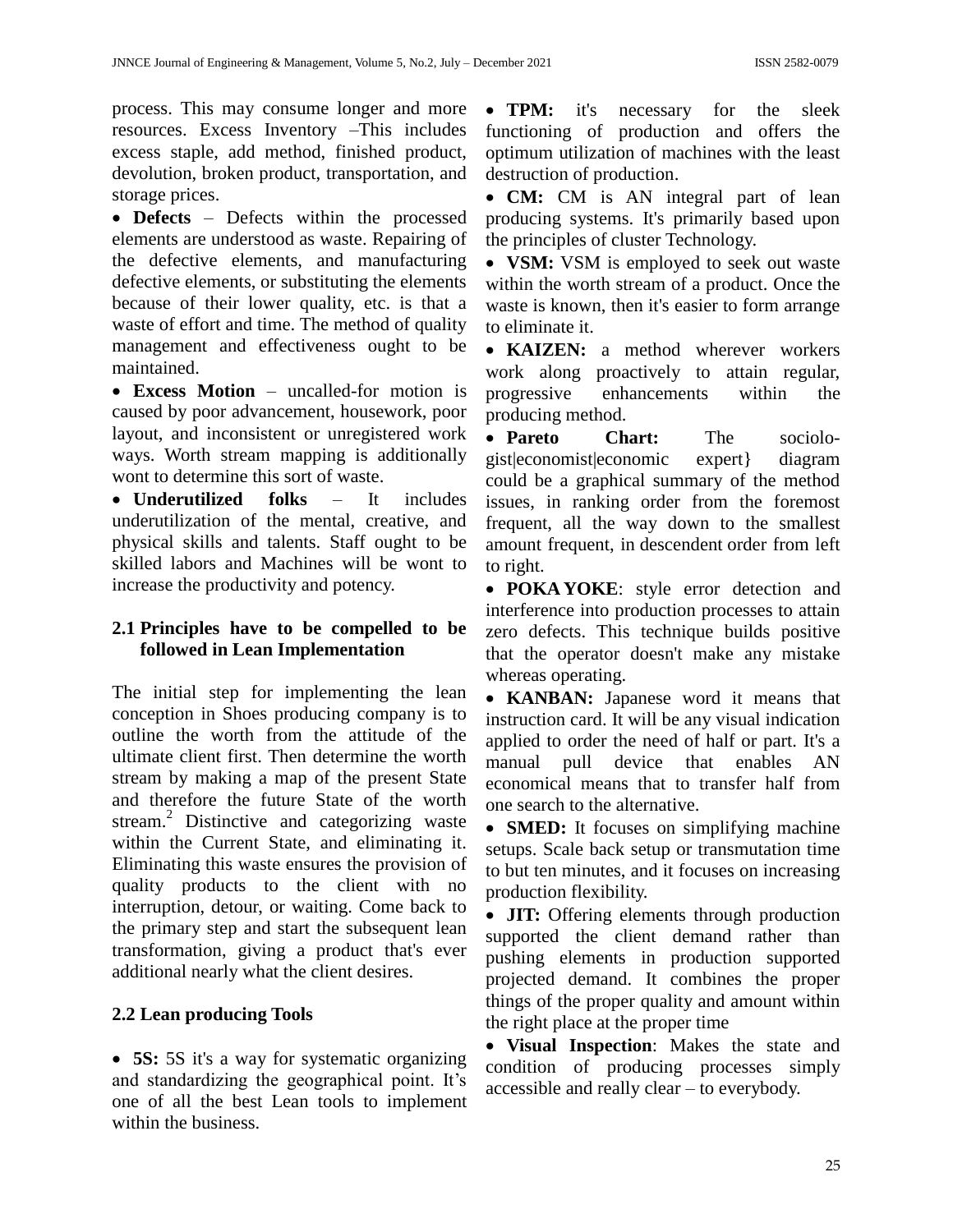

Figure 1 shows the lean production mechanisms in an apparel company. The entire work will be narrowed to various smaller agencies wherever it's easier to supervise each task being performed and therefore the presence of multiple agencies ensures that point and capital area units are spent expeditiously. Once it involves trafficker choice, follows a strict and rigorous screening method to make sure that the standard of raw materials is apt and is provided in lesser time. With the vendors by qualifying them for future contracts, provided the seller systematically maintains constant potency within the production processes.

# **3. Integration of adjusting business wants and key management components in technology in operation model**

 **Business-technology strategy:** Developing an Associate in nursing overarching business strategy will be difficult as a result of it needs leaders to create tough selections concerning the way to contend and win.

 **Technology ambition:** though each organization's context is totally different, in expertise, technology will primarily deliver price in six ways in which. Strategy: grade technology to directly form a business strategy, mission, and vision by making or enhancing products and services and delivering competitive advantage.

 **Data:** Leverage information across the enterprise to achieve the insight and connect info in operational, product, and digital technologies and disciplines.

 **Agility:** specialize in speed to market featuring quicker, unvarying delivery through progressive technology investments.

 **Customer:** Emphasize client, product, and market impact and seamless client expertise.

 **Automation:** automatize business operations, processes, infrastructure, and applications.

 **Business of IT**: Deliver reliable, resilient technology environments; guarantee the flow of data for effective decisions; manage talent sources, ecosystems, and partners; and increase come back on technology investments.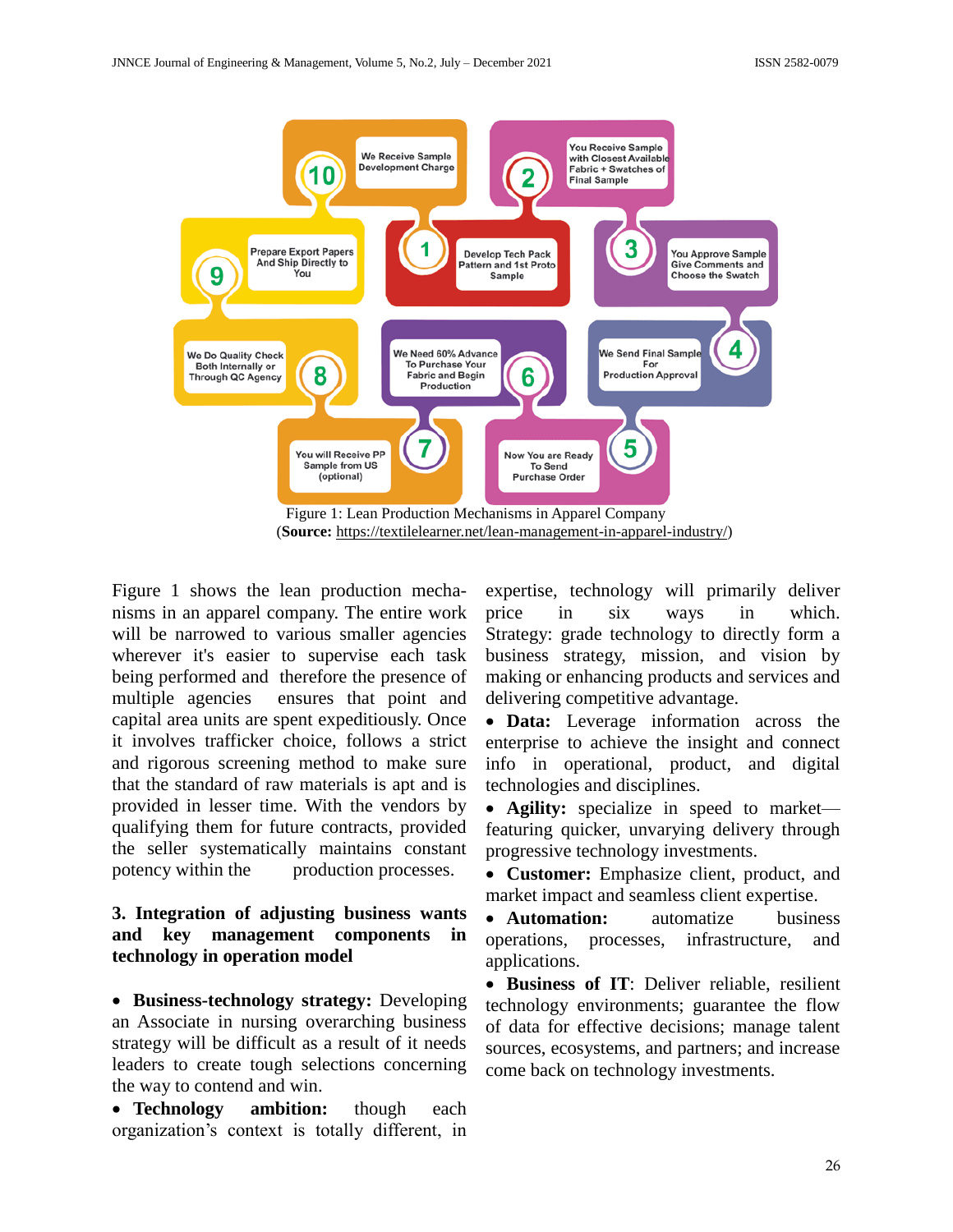

Figure 2: New Technologies Operating Model (Source: https://www2.deloitte.com/us/en/insights/)

Figure 2 shows the new technologies operating model. When technology organizations acknowledge that networks will exist internally, in business functions, and in broader business and technology ecosystems, they will build multidisciplinary groups, communities, coverage relationships, and communication channels that support natural human interactions. These cross-functional groups and relationships will establish direction, missions, and price statements that align directly with the organization's overarching strategy.<sup>3</sup> this could change even the most important international organizations to work with lightsomeness and a mission-and-value orientation.

Although some businesses tackle structure style because of the commencement within the in operation mode design method, we tend to advocate taking it on toward the tip of the method. Encourage virtual, fluid, cooperative team structures instead of static, solid-line relationships

## **3.1 Operation Technology Model**

As customers' real lives become more and more tangled with the digital world, several designers and makes should embrace the most recent technologies to push the bounds of producing, production, selling, and wear ability.<sup>4</sup> From the most recent in AI to the boom of mobile commerce, 3D printing, and block chain, we've rounded a number of the highest school advancements getting used in fashion nowadays.

## **3.1.1 Artificial intelligence**

In recent years, brands are victimization AI to boost customers' searching expertise, analyse information, boost sales, forecast trends and provide inventory-related steering.

 **FINERY**. A people fashion label has come back up with an automatic wardrobe coming up with a tool that, victimization analytics, records its feminine customers' purchases and introduces them in a very virtual wardrobe. The platform conjointly permits girls to make an appearance from their wardrobe and even make a choice from over ten,000 shops.

 The personalization platform **TRUE FIT**  employs an internet match engine that helps users realize Associate in nursing adequate match with brands and new designs on the market.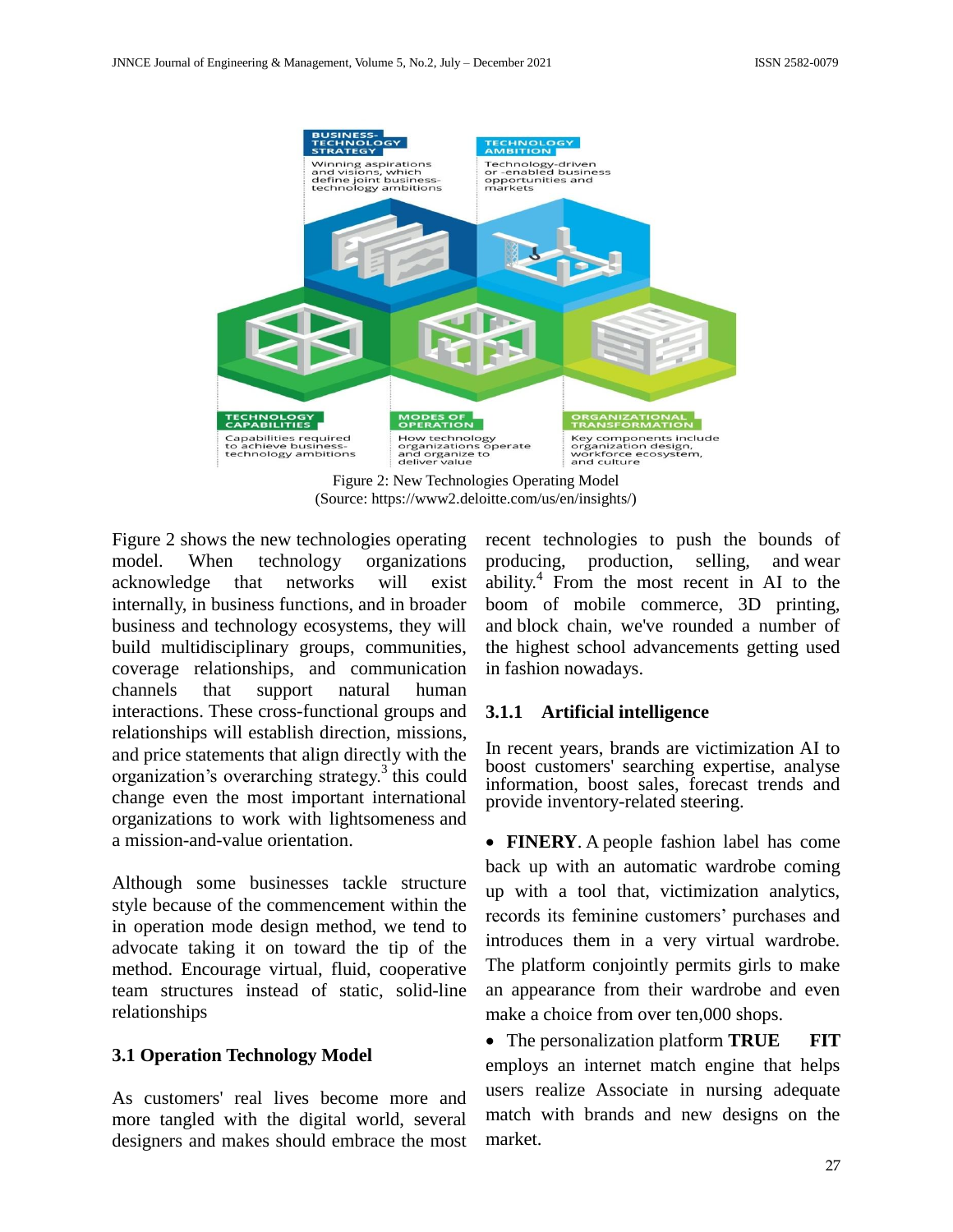**Edited**, an organization based mostly in London, provides live information analytics code to relinquish their merchant customers access to complete market information instantly.

 **Intelligence Node**, which permits users to trace trends in the period. Customers will enter specific keywords, user navigation patterns, worth points, and additional.

# **3.1.2 Novel materials**

Area unit arguably the long run of fashion, as otherwise within which designers will set them apart and charm as a property choice.

# **3.1.3 Web of things (IoT)**

The IoT describes a network of objects - the 'things' - that area unit embedded with technology to permit the exchange and association of knowledge over the web. This is often one of the foremost exciting, rising technological trends within the fashion market. Year-on-year, everyday fashion continues to enhance to mirror the realities of our daily lives. From excellent stress on comfort to victimization of new and exciting materials, the fashion business has had to stay up the pace in adapting to the stress of up to date life.<sup>5</sup> this has been seen most clearly within the exciting advancements in attire technology and wearable gadgets. These have gone as so much as poignant however we tend to expertise our surroundings, move with others and our bodies, giving the word comfort a full new that means.

# **3.2 Ever-changing Business Need**

Streaming live videos has become an enormous part of our lives. From virtual events to fitness, Instagram searching has taken 2021's post-COVID market. 5G permits new streaming media formats with high-definition graphics. Now, customers will "try on designs" before creating their purchases. Some brands, area units give digital showrooms to measure the market's appetence. Some enable customers to pre-order digital styles before they are going into production. Likewise, several online-only eyewear firms like Firmoo and Glasses Direct also are giving a digital 'try-before-you-buy service that lets customers visualize the frames on their faces before committing.

Historically, trend prognostication exclusively relied on previous trends to predict the long run. New technologies like Heuristic outline audience panels on social media. To predict future trends, it applies image recognition technology to social media photos to access shapes, prints, colors and attributes to materials.

Google conjointly deployed the same experiment, in partnership with German fashion complete Zalando.<sup>6</sup> The neural network was trained to know vogue preferences, colors, and textures. After that, the algorithmic program was accustomed produce styles that supported users' designs preferences. There's conjointly the cooperative project between IBM and also the Fashion Institute of Technology referred to as "Reimagine Retail" that uses the hi-tech IBM AI tools to point period industry trends, themes in trending shapes, colors, and designs. These technologies highlight however AI is that the bastion of future developments within the industry, shaping everything from trend prognostication to however customers may very well see and purchase products.

# **4 Quality Management System**

Figure 3 shows the quality management system process in an apparel company.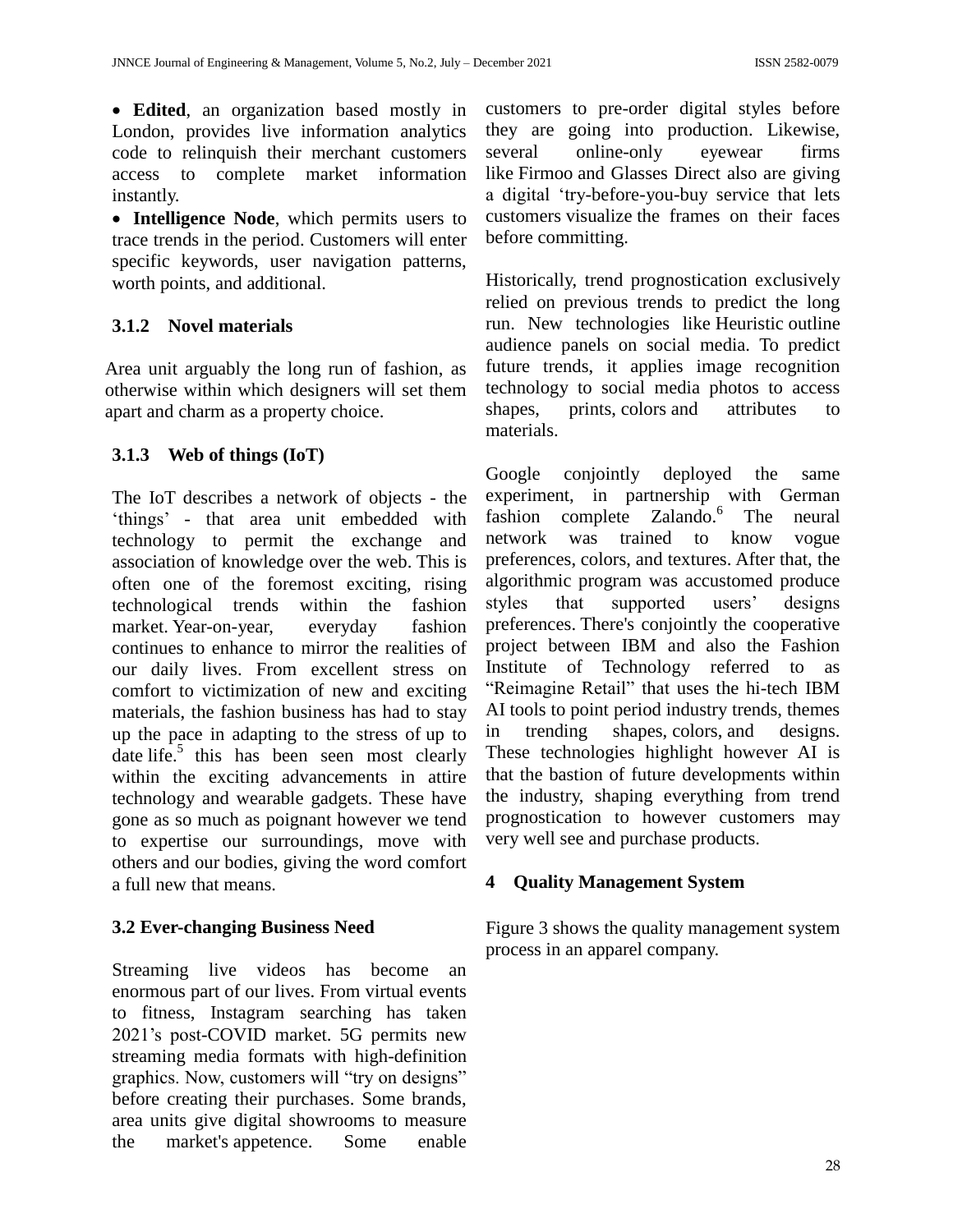

Figure 3: Quality Management System Process in Apparel Company **(Source:**https://www.orielstat.com/blog/medical-device-qms-overview/)

#### **4.1 Quality Control Mechanism**

#### **Inspection**

Inspection is often outlined, within the fashion industry, because the visual examination or review of raw materials (such as cloth, Buttons, Zippers, stitching threads, Trims, etc.), partly finished elements of clothes the clothes} and utterly finished garments in reference to some standards, specifications or needs, additionally as mensuration the clothes if they meet the desired measurements.

Figure 4 shows the process of quality control.



Figure 4: Process of quality control (**Source:**https://textilelearner.net/basic-concept-ofquality-in-apparel-industry/)

In the clothes trade, the required or expected quality parameters are controlled by<br>examination. This examination is often examination. This examination is exhausted in 3 steps:

i. Material examination in trade

ii. In method examination in trade

iii. Final examination in trade

#### **Quality Philosophy and client desires**

Figure 5 shows the customer desire.



Figure5: Customer desire (Source: [https://www.businessinsider.in/thelife/\)](https://www.businessinsider.in/thelife/)

Recognize direct and indirect customers as those that receive worth from the organization.

 $\checkmark$  Perceive customers' current and future desires and expectations.

 $\checkmark$  Link the organization's objectives to client desires and expectations.

 $\checkmark$  Communicate client desires and expectations throughout the organization.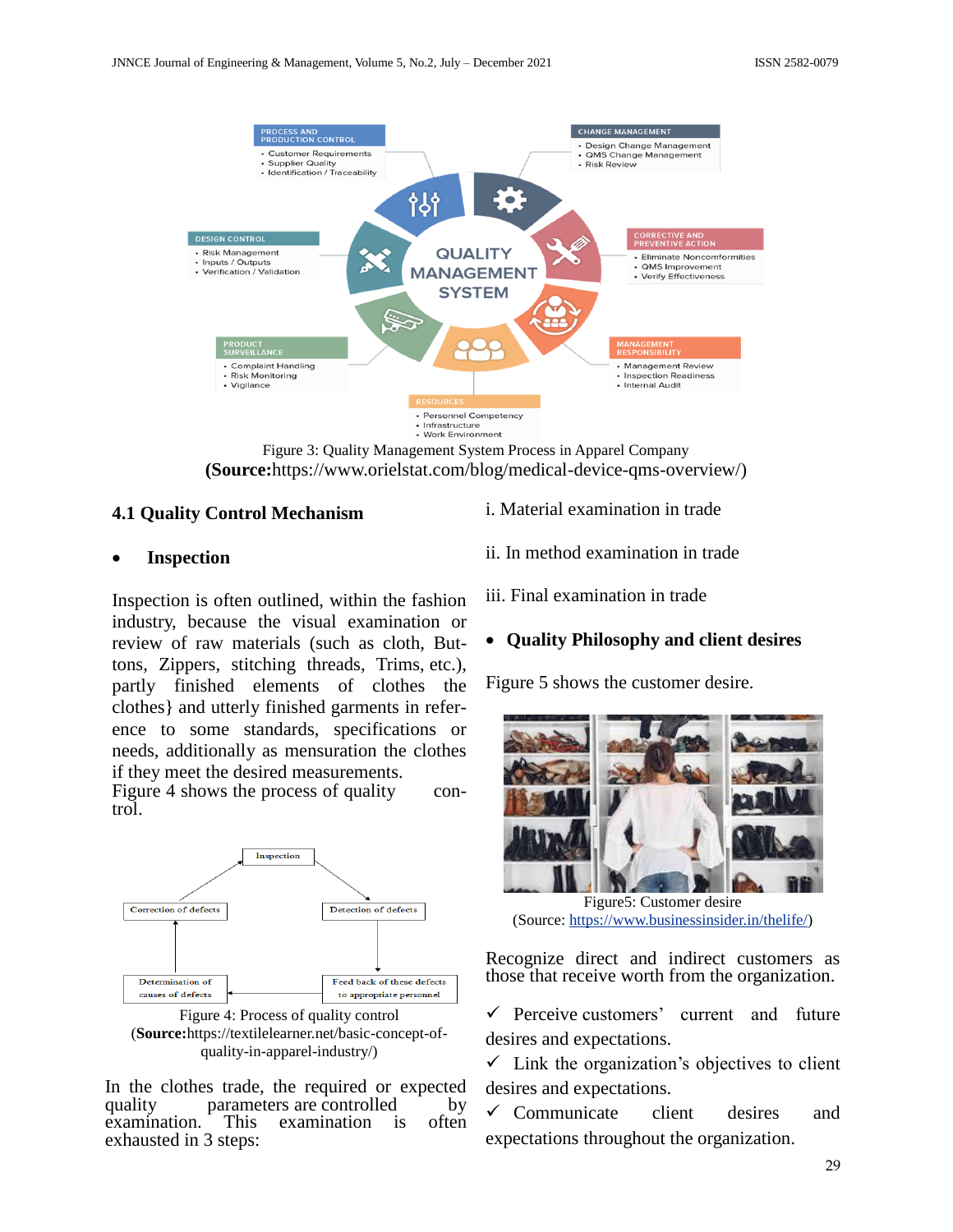$\checkmark$  Plan, design, develop, produce, deliver and support merchandise and services to fulfill client desires and expectations.

 $\checkmark$  Live and monitor client satisfaction and take acceptable actions.

 $\checkmark$  Confirm and take actions on interested parties desires and expectations which will have an effect on client satisfaction.

Actively manage relationships with customers to realize sustained success.

# **Maintaining Quality Philosophy with Customers and Application**

Customer's Quality needs have to be compelled to be identified; completely different styles of Shoes ought to be made to fulfil the multiple functions. the Merchandise ought to be offered at a cheap value. Accessibility of the products for the customer's inconvenience.

The analysis department ought to conduct marketing research and survey to grasp the purchaser's opinion. Trade analysis can facilitate to make a competitive edge to become a lead company. Client relationship management activities follow up, and response system ought to exist to handle the client grievances. Correct provide chain management within the company can scale back the cost; online platforms are often used to build the method easier and convenient.<sup>7</sup>

## **4.2 Code employed in the fashion business**

## **Cegid**

Cegid provides cloud-based retail code to fashion and luxury, beauty, additionally as specialty retailers. The system is constructed on one, centralized info that's shared across all channels and updated in real-time with client information, products, prices, and sales. On-premise readying is additionally out there and Cegid is compatible with Windows in operating systems. additionally, to its location (POS) module, Cegid additionally offers: Omnichannel order management; Reserve on-line, obtain In-store; obtain

on-line, Pickup In-Store (BOPIS); Order In-Store, Ship from Anywhere; Ship-from-Store; correct inventory visibility; Digital and mobile POS solutions; and CRM.

## **SnapFulfil WMS**

SnapFulfil could be a cloud-based warehouse management resolution (WMS) appropriate for a spread of industries as well as B2B and B2C retail, 3PL, producing food and beverages, and natural philosophy. Key options embrace receiving, put-away, inventory management, picking, dispatching, and reportage. SnapFulfil offers an area utilization feature that permits storage planners to style and implement floor plans with the most storage. The route improvement feature permits managers to set up the shortest routes for the delivery trucks. It additionally supports Parcel Labelling that helps in the trailing movement of things across the provision chain. SnapFulfil supports multiple choosing methodologies as well as multi-zone, wave, decide and pass and additional.

## **ChainDrive**

ChainDrive is associate omni-channel retail management resolution designed for retailers, e-tailers, and wholesalers. The answer is intended for attire, footwear, sports equipment, jewellery, home goods, and retail store and specialty retailers. Key options embrace web-order fulfillment, CRM, inventory management, commercialism, warehouse management, the purpose of sale and monetary management. Chain Drive offers client relationship management (CRM) options that facilitate retailers to capture all client connection information so style targeted offers to drive loyalty. The answer provides analytics and reportage options that permit users to spot that merchandise to push.

## **iRetail**

iRetail is an associate on-premise retail resolution for larger retailers with quite ten locations. It targets department shops, supermarkets, specialty stores, warehouse stores, lifestyle/ attire chains and fast service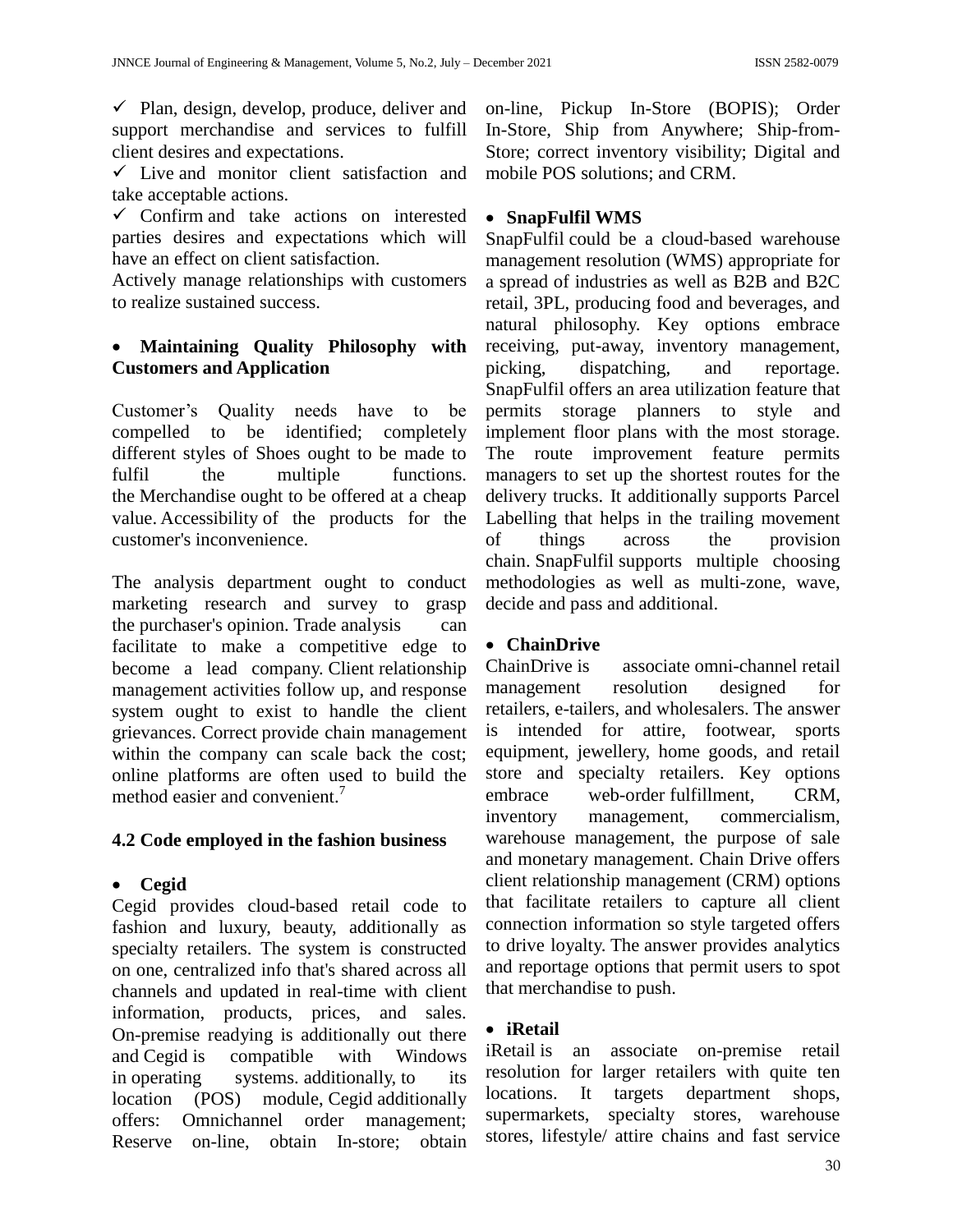restaurants. Primary options embrace merchandise trailing and management, promotions, client loyalty programs and whole campaign creation supported client, store, class and whole. Different options embrace the purpose of sale (POS), inventory management, client management, retail accounting, e-commerce and warehouse management. The client management application permits users to make client info as well as getting and payment histories.

## **ACCEO Retail-1**

ACCEO Retail-1 could be a complete Omni channel code suite designed and developed for today's fashionable merchandiser.

Users will seamlessly manage and manage all aspects of their Omni channel retail business with one package that integrates in-store, e-commerce, and every one head-office operation. The Retail-1 end-to-end code suite consists of complete front and back-end management with key options that include; the purpose of sale, CRM, commercialism, inventory and order management, open-to-buy, markdown management, warehouse management-commerce, business intelligence and additional. Its distinctive options and functions are specifically developed to adapt to a number of the foremost complicated retail environments.

# **4.3 SAP Process**

SAP design of an apparel company is shown in figure 6.



Figure No: 6 SAP design of Apparel Company **(Source:** [https://www.savictech.com/savic-fashion.php\)](https://www.savictech.com/savic-fashion.php)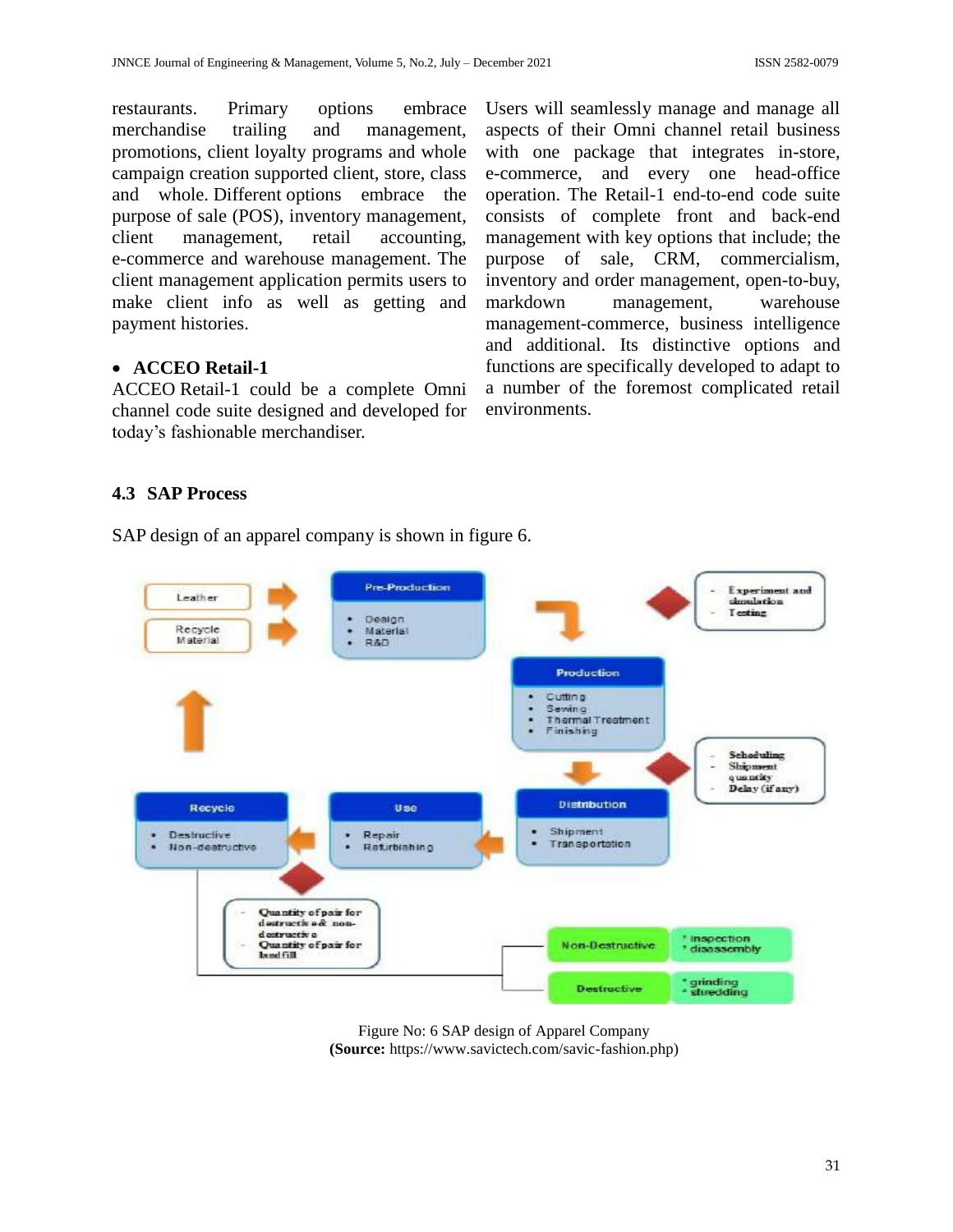# **5 Operation Strategy**

The organization ought to establish the structure desires and client desires. The organization ought to embody the competitive strategy which has the value leadership and products differentiation strategy.

Keep lower price for analysis and production for competitive advantage. Organization should focus a lot of on streamlining and increase their quality of production. This objective is to form positive that the system is economical. Product Focus strategy, maintained high production and low style of product, will facilitate to scale back variable price and enhance potency. Even if they manufacture many product classes, all of its product share most of the materials, technologies and style model. To stay differentiation, it focuses on short-run analysis product} development since it'll introduce new products quick and hamper the payback amount.

Strategic plans will improve the revenues and reach of Footwear Company through production, expansion, disapproval or style ways. If the corporate manufacture, import and distribute shoes, or simply retail shoes within the us, outline the target market and concentrate on penetration, development, market development and diversification.

## **Compete Through Innovation**

To vie against established footwear brands or retailers is in penetration strategy, and one in all the primary components of the strategic arrange. Nike chief executive officer Mark Parker had a goal of exploitation product innovation and technology to inspire shoppers -- whether they were active or simply aspiring athletes. Vans, a long-time active wear company, cantered on changing into a part of the skateboard and extreme sports culture by sponsoring athletes and events like surfriding and skating contests. Every footwear company achieved penetration by increasing its strengths. Nike cantered on innovative

technology and Vans cantered on redesigning its basic shoes to suit with the niche skateboard and surfriding cultures. Take into account however organization strengths compare with competition and make strategy to emphasize what to try and do best.

# **Create New Standout Product Lines**

Make own product stand out from the overall marketplace if the corporate desires to regulate footwear niche. Develop future product models supported what created originals distinctive. Ugg entered the footwear market with a wholly vogue and fittingly named the corporate Ugg to suit its basic, primitive-style shearing boots. The design and name created the merchandise stand out, however it absolutely was the comfort and heat of the boots that developed fans. Once the first boots had caught on within the marketplace, the corporate branched into different footwear offerings like shearling-lined clogs and flats, pleasing previous fans and attracting new customers. Nike developed new shoe-construction technology to guide the athletic shoe market, and often introduced exciting new models at high costs for the first adopters, permitting older models to visit value to charm to their thought shoppers.

# **Expand the Scope of Marketplace**

Markets developed will typically be duplicated overseas via net promoting and e-commerce applications on website, like looking carts and content translation. Most major brands in footwear have developed their market reach on the far side shores. Sometimes, a modest whole will become a lot of fashionable offshore customers, significantly if it's a powerful charm of favor and culture. The strategy behind developing markets is to avoid obtaining caught in fashion changes or economic downturns in own country, and to unfold operative risk over many sovereign economies and cultures once possible.